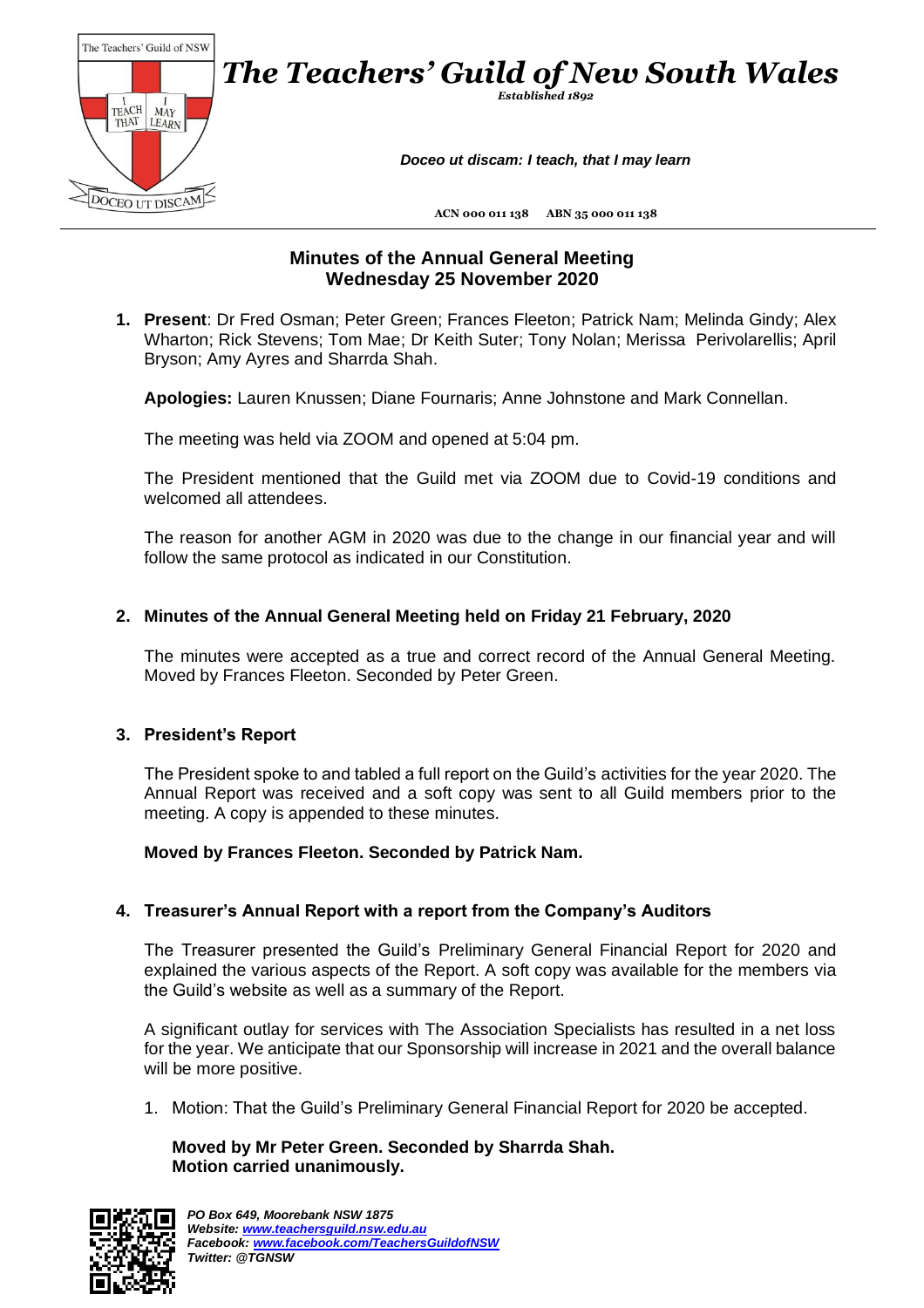

2. Motion: That the financial statements and notes give a true and fair view of the financial performance, financial position and cash flows of the Guild for the calendar year 2020 up to 15 November 2020 and that there are reasonable grounds to believe that the Guild will be able to pay its debts as and when they become due and payable.

### **Moved by Mr Peter Green. Seconded by Sharrda Shah. Motion carried unanimously**.

- 3. Motion: That during the calendar year to which the Preliminary General Purpose Financial Report relates:
	- a. meetings of the Council were held in accordance with the rules of the Guild; and
	- b. the financial affairs of the Guild have been managed in accordance with the rules of the Guild; and
	- c. the financial records of the Guild have been kept and maintained in accordance with the Registered Organisation Act; and
	- d. where information has been sought in any request by a member of the Guild or the Commissioner duly made under section 272 of the RO Act, that information has been provided to the member or the Commissioner; and
	- e. where any order for inspection of financial records has been made by the Fair Work Commission under section 273 of the RO Act, there has been compliance.

## **Moved by Mr Peter Green. Seconded by Rick Stevens. Motion carried unanimously**.

4. Motion: That \$10,000 be moved from the Guild's Term Deposit Account to the Cheque Account.

### **Moved by Mr Peter Green. Seconded by Tom Mae. Motion carried unanimously.**

## **5. Appointment of Accountant and Auditor for 2021**

It was resolved to appoint G Clegg, Chartered Accountant.

### **Moved by Mrs Frances Fleeton. Seconded by Patrick Nam. Motion carried unanimously.**

The President thanked the Treasurer for his work throughout the year.

## **6. Election of Office-bearers for 2021**

No election was required as nominations were received according to the Guild's Constitution. The President sincerely thanked each of them for their contributions to the Council during their tenure and looks forward to their involvement in other areas as continuing members for the Teachers' Guild of New South Wales.

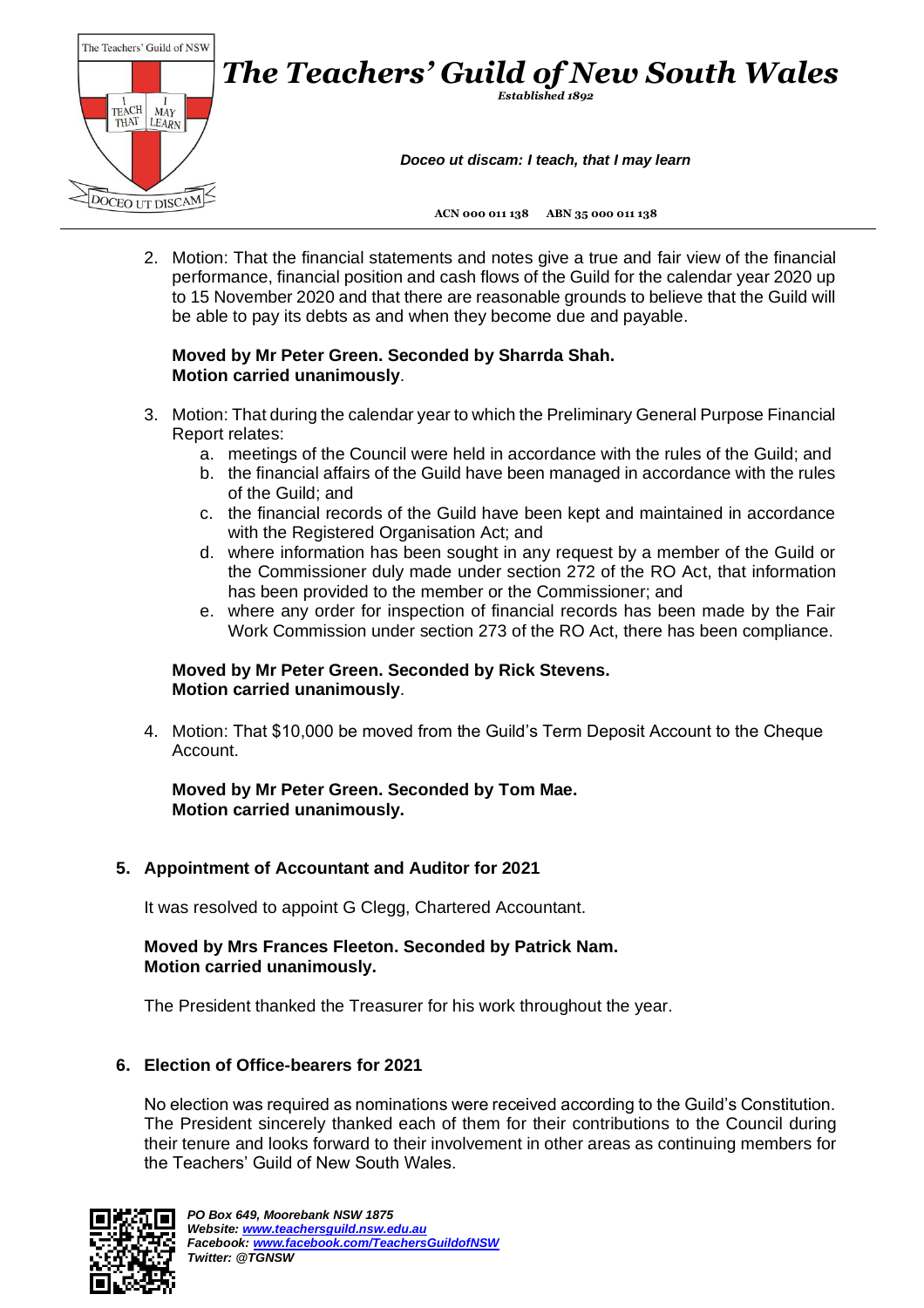

Nominations for office-bearers closed on **Friday 6 November 2020.**

At this Annual General Meeting on Wednesday 25 November, the following Office Bearers for 2020 are elected unopposed:

**President:** Dr Frederick Osman *(Continuing Council Member)* **Vice President:** Diane Fournaris *(Continuing Council Member)* **Vice President:** Patrick Nam *(Continuing Council Member)* **Past President:** Frances Fleeton *(Continuing Council Member)* **Treasurer:** Peter Green *(Continuing Council Member)* Councillor: April Bryson *(Continuing Council Member)* Councillor: Lauren Knussen *(Continuing Council Member)* Councillor: Mersini Perivolarellis *(Continuing Council Member)* Councillor: Sharrda Shah *(Continuing Council Member)* Councillor: Alex Wharton *(Continuing Council Member)* Councillor: Tom Mae *(New Council Member)* Councillor: Amy Ayres *(New Council Member)* Councillor: Anthony Nolan OAM *(New Council Member)*

Those nominated were endorsed unanimously by all at the AGM.

### **Moved Rick Stevens, Seconded by Sharrda Shah.**

The President was requested to advise TAS to complete the ASIC document required to reflect the change in the officers of the company.

Tom Mae mentioned he was glad to be back from leave and congratulated all Councillors on the work done during the year.

### **7. Any other business**

Tom Mae was interested in looking into how donations to the Guild could be tax deductable.

Tony Nolan suggested we look into possible grants and other ways to expand the way we advertise the Guild and its variety of offerings.

Melinda Gindy suggested we engage a professional to seek clarification of how the Guild could investigate seeking charity status further.

All agreed that the Guild should investigate these matters.

Christmas Get-Together will take place at the Concord Golf Club on Sunday 6 December. Looking forward to welcoming both Life Members and current and new Councillors.

### **8. Close of meeting**

There being no further business, the meeting closed at 6:06 pm.